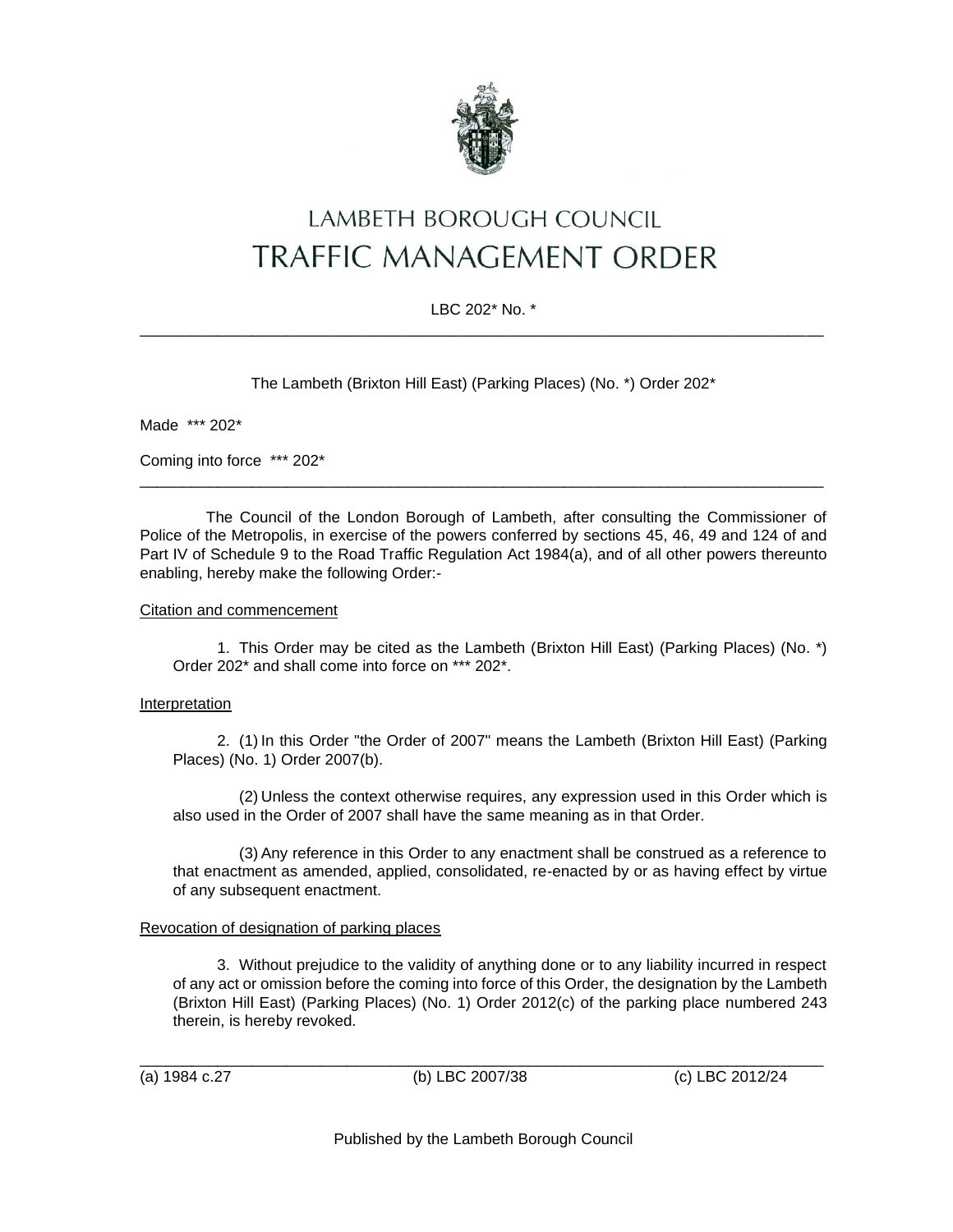### Designation of parking places and application of the Order of 2007 thereto

4. (1) Each area on a highway comprising the length of carriageway of a street specified in column 2 of the Schedule to this Order and bounded on one side of that length by the edge of the carriageway and on the other sides by a white line marking is designated as a parking place.

(2) The reference in this Article to a white line marking shall be construed as a reference to the white line marking (either broken or continuous) provided for in Schedule 7 to the Traffic Signs Regulations and General Directions 2016(a) or, if applicable, authorised by the Secretary of State by virtue of section 64 of the Road Traffic Regulation Act 1984.

(3) The provisions of the Order of 2007 (other than Articles 3 and 16) shall apply to each area designated as a parking place by this Order as if in those provisions any reference to a parking place included a reference to an area designated as a parking place by this Order and as if any reference to Schedule 8 to the Order of 2007 included a reference to the Schedule to this Order.

#### Placing of traffic signs, etc.

- 5. The Council shall:-
	- (a) place and maintain traffic signs indicating the limits of each parking place referred to in the Schedule to this Order;
	- (b) place and maintain in or in the vicinity of each parking place referred to in the Schedule to this Order traffic signs indicating that such parking place may be used during the permitted hours for the leaving only of the vehicles specified in Article 4(5) of the Order of 2007; and
	- (c) carry out such other work as is reasonably required for the purposes of the satisfactory operation of each parking place referred to in the Schedule to this Order.

Dated this \*\*\*\* day of \*\*\* 202\*.

Ben Stevens Highway Network Manager

\_\_\_\_\_\_\_\_\_\_\_\_\_\_\_\_\_\_\_\_\_\_\_\_\_\_\_\_\_\_\_\_\_\_\_\_\_\_\_\_\_\_\_\_\_\_\_\_\_\_\_\_\_\_\_\_\_\_\_\_\_\_\_\_\_\_\_\_\_\_\_\_\_\_\_\_\_\_\_

(c) S.I. 2016/362